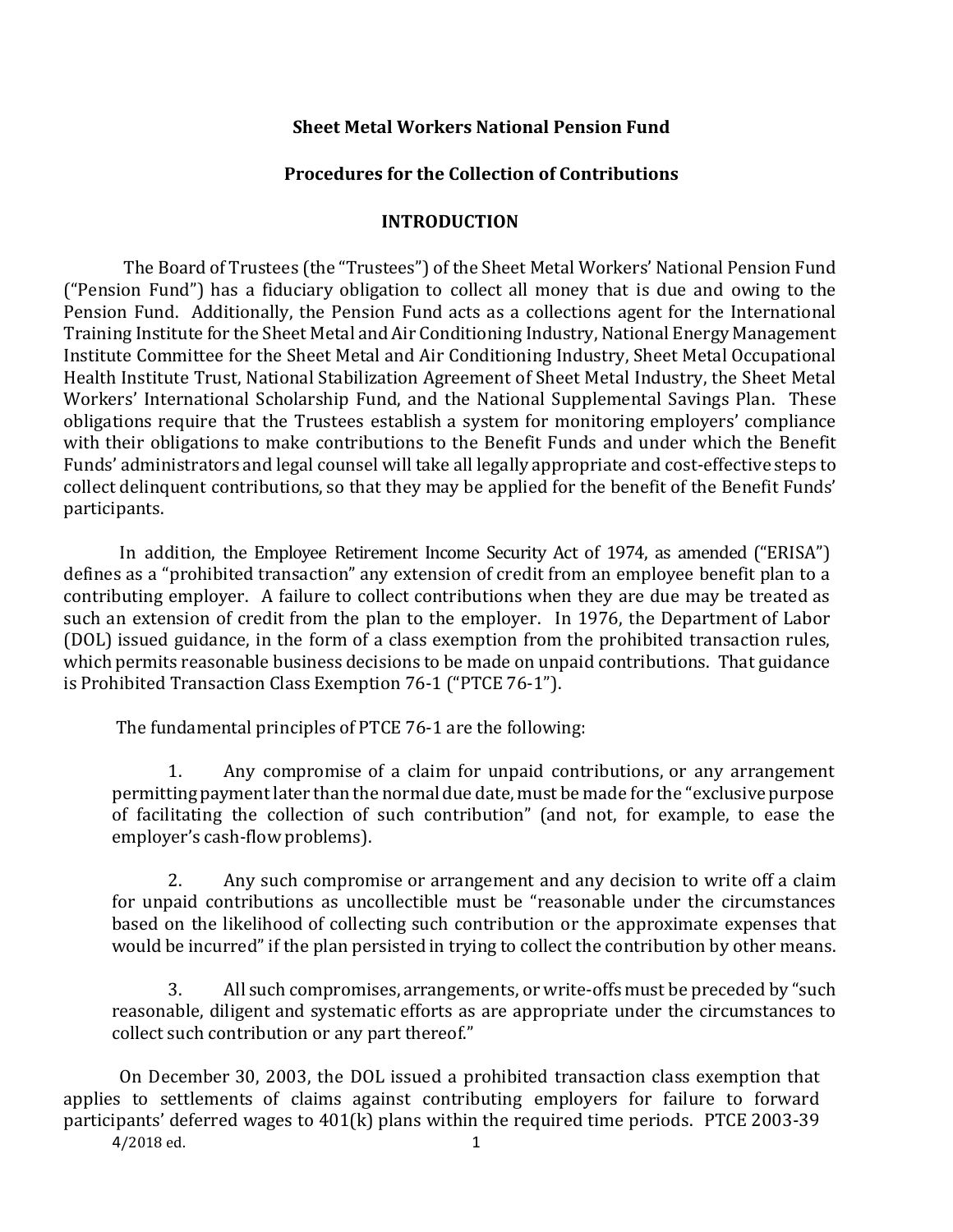(Dec. 30, 2003). This PTCE requires that any release or reduction of such a claim for contributions, or any extension of credit permitting payment of such delinquent contributions in installments:

1. Must be based on the plan attorney's determination that there is a genuine controversy involving the plan;

2. Must be authorized on behalf of the plan by a "fiduciary who has no relationship to, or interest in, any of the parties involved in the litigation, other than the plan, that might affect the exercise of such person's best judgment as a fiduciary";

3. Must be described in a written agreement or consent decree;

4. Must not be part of an arrangement that is designed to benefit a party in interest (*i.e.*, either a contributing employer or the union);

5. Must be reasonable in light of the plan's likelihood of full recovery, the costs and risks of litigation, and the value of the claims forgone;

6. If it provides for any installment payments or delayed payment, the credit terms must be reasonable in light of the creditworthiness of the employer and the time value of money, and the fiduciary should consider requiring security; and

7. The plan must participate in the settlement on terms that are at least as favorable to the plan as the terms that affect any other parties that are not plans.

The primary policy consideration of the Pension Fund's collection program, other than those that are mandatory under the DOL's guidance, is that the delinquency policy should be designed to avoid being the lender of first resort for an employer that has cash-flow problems. It is easy for an employer to write itself a loan from the Pension Fund by simply postponing a contribution remittance. The delinquency policy should make that decision costly, so that if the employer must decide which of its creditors it will pay first, it will have a strong reason to pay the Pension Fund first and postpone payment to its other creditors.

In compliance with the foregoing principles governing collection, the Board of Trustees has adopted the following rules and procedures regarding the enforcement of employers' reporting and remittance obligations to the Fund.

A. Definitions

For purposes of these Procedures, the following terms are defined as follows:

1. **Benefit Funds** - Sheet Metal Workers' National Pension Fund, International Training Institute for the Sheet Metal and Air Conditioning Industry, National Energy Management Institute Committee for the Sheet Metal and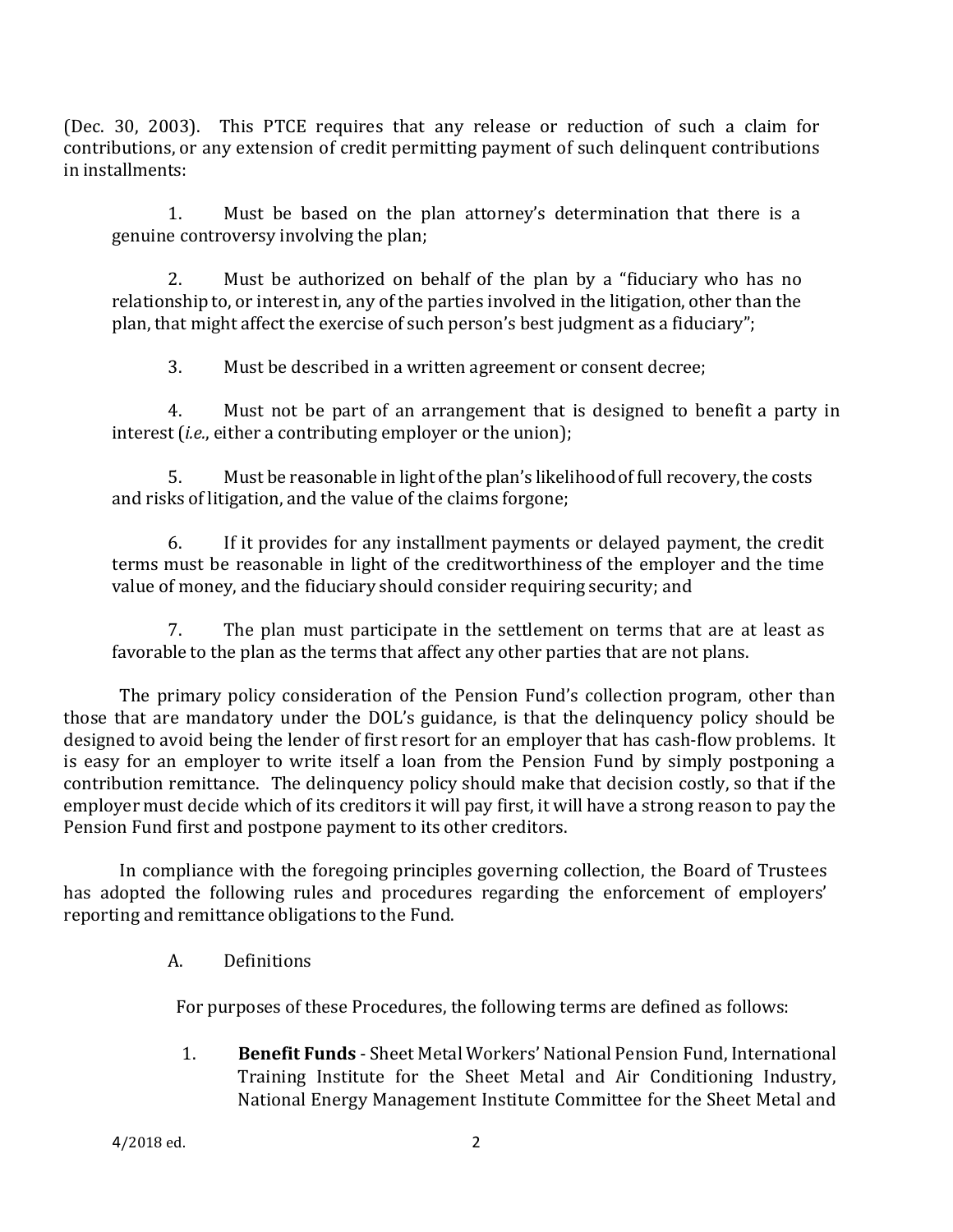Air Conditioning Industry, Sheet Metal Occupational Health Institute Trust, National Stabilization Agreement of Sheet Metal Industry, the Sheet Metal Workers' International Scholarship Fund, and the National Supplemental Savings Plan.

- 2. **CBA**  collective bargaining agreement or other agreement that requires Contributions.
- 3. **Contributions** contributions due from an Employer under the terms of a collective bargaining agreement, the Trust Document, or other agreement, which are due any of the Benefit Funds.
- 4. **Contributions Committee** Committee of the Board of Trustees to which the Trustees confer authority to administer, implement, adopt, modify, amend, carry out, interpret and/or enforce the Procedures and/or the provisions of the Trust Agreement applicable to the collection of Contributions.
- 5. **Delinquency Date** the earlier of the date of delinquency established in a CBA or the 20th day of the month following the month for which Contributions are required to be made, regardless of whether such Contributions are required to be paid monthly or weekly.
- 6. **Delinquent Employer**  an Employer that fails to timely remit all Contributions and/or complete and file accurate remittance data on or before the Delinquency Date.
- 7. **Employer**  an Employer, which has, or had, an obligation to contribute to any of the Benefit Funds.
- 8. **ERISA**  the Employee Retirement Income Security Act of 1974, as amended.
- 9. **NSSP** National Supplemental Savings Plan.
- 10. **Pension Fund** Sheet Metal Workers' National Pension Fund.
- 11. **Procedures** the Sheet Metal Workers' National Pension Fund Procedures for the Collection of Contributions.
- 12. **PTCE 76-1** Department of Labor Prohibited Transaction Class Exemption 76-1.
- 13. **Reports** reports of hours worked by, and earnings and other information on, persons for whom Contributions are required.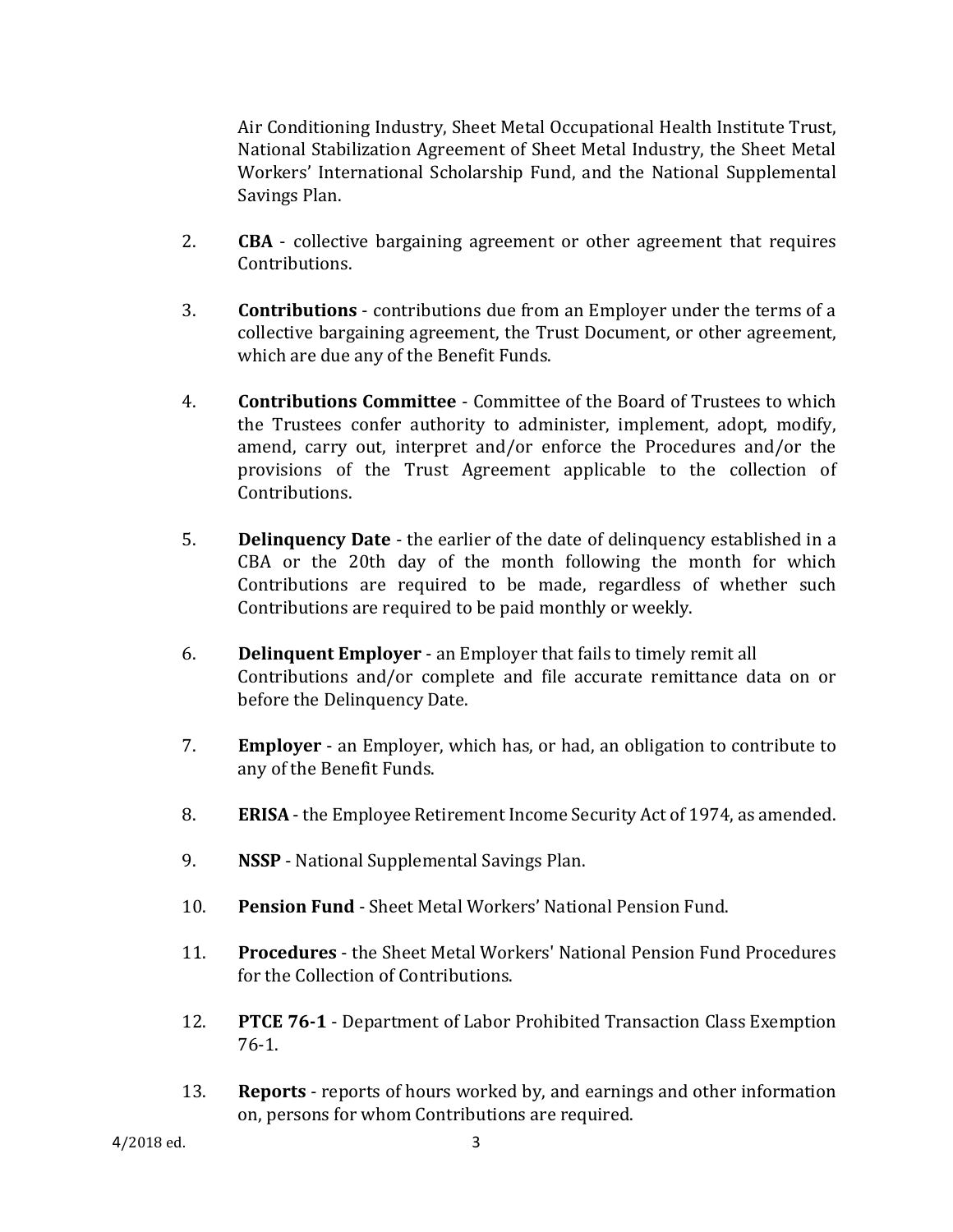- 14. **SMACNA** Sheet Metal and Air Conditioning Contractors' National Association.
- 15. **Trust Documents** the documents, as may be amended and restated, under which the Pension Fund is established and operates.
- 16. **Trustees** unless the context suggest otherwise, the Trustees of the Pension Fund and/or any committee.
- 17. **Union** the International Association of Sheet Metal, Air, Rail and Transportation Workers ("SMART") and any Local Union chartered by SMART.
- B. Authority
	- 1. The Trustees have the legal right to exercise all remedies under ERISA and the Trust Documents. The Trustees have delegated to the Contributions Committee the authority and power to:
		- a. Take any steps and/or perform all acts that are necessary or proper to collect Contributions in a reasonable, systematic and diligent manner, including (without limitation) amending these Procedures, and retaining counsel, auditors and other professionals to assist with collection.
		- b. Audit Employer records, assess liquidated damages, attorneys' fees and costs, and take such other action permissible under applicable law to collect Contributions.
		- c. Determine whether Contributions have been erroneously paid, and whether a refund of erroneously-paid contributions may be made. This authority does not diminish the authority of the Board of Trustees to independently make determinations respecting erroneously-paid contributions.
		- d. Compromise any claim or enter into a settlement agreement with a Delinquent Employer on the terms the Contributions Committee deem appropriate and consistent with applicable law and regulations.
		- e. Establish Settlement Guidelines for Staff and Counsel. The Trustees may authorize settlements, arrangements, compromises,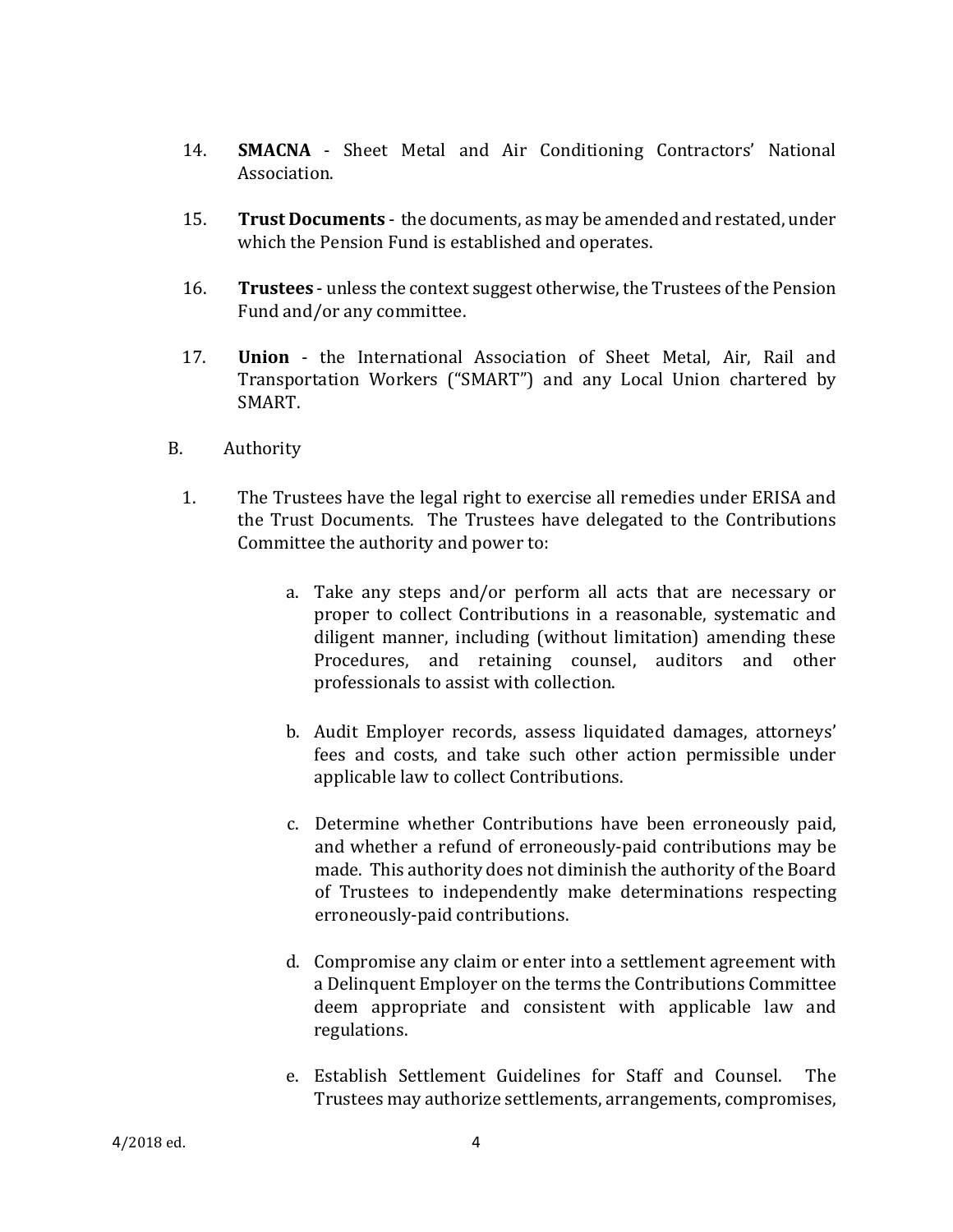understandings or resolutions of delinquencies that waive or compromise an amount owed, or that contemplate payment of amounts due over a period of time. Any such settlement that waives or compromises an amount owed, or that contemplates payment of amounts due over a period of time, shall be in writing and comply with applicable law, including PTCE 76-1.

- f. Depart from these Procedures in any circumstance it deems prudent to do so.
- C. Applicability
	- 1. If an Employer's contribution obligation cease, these Procedures apply for the period during which the Employer was obligated to contribute until the Employer's delinquency is finally resolved.
	- 2. Nothing in these Procedures creates or confers any substantive or procedural right on any Employer, employee, participant, Local Union or, employee benefit plan or program. Furthermore, departure or deviation from these Procedures does not confer or create any defense to timely payment of contributions, interest, liquidated damages, attorneys' fees and cost and/or claim for mitigation of damages, with respect to payment of Contributions, interest, liquidated damages, attorneys' fees or costs.
	- 3. These Procedures are intended to be consistent with the provisions of the Pension Fund's Trust Documents; however, in the event of a conflict between these Procedures and the Trust Documents, the Trust Documents control. All matters concerning plan benefits (*e.g.*, benefit credit, benefit eligibility, and benefit amounts) shall be determined under the Pension Fund's plan documents.

# **SECTION I**

## **TIME TABLE, INITIAL NOTICES and RESOLUTION BEFORE REFERRAL**

A. The Trustees direct and authorize all reasonable steps necessary or appropriate to promote timely submission of Contributions and Reports and seek prompt payment or submission of delinquent Contributions and Reports. In most circumstances, the appropriate Local Union and SMACNA representatives shall be copied on any notice or communication to an Employer regarding delinquent Contributions.

B. If Contributions are not received within ten (10) calendar days after the Delinquency Date, the NPF Billing Department shall send a First Notice to the Employer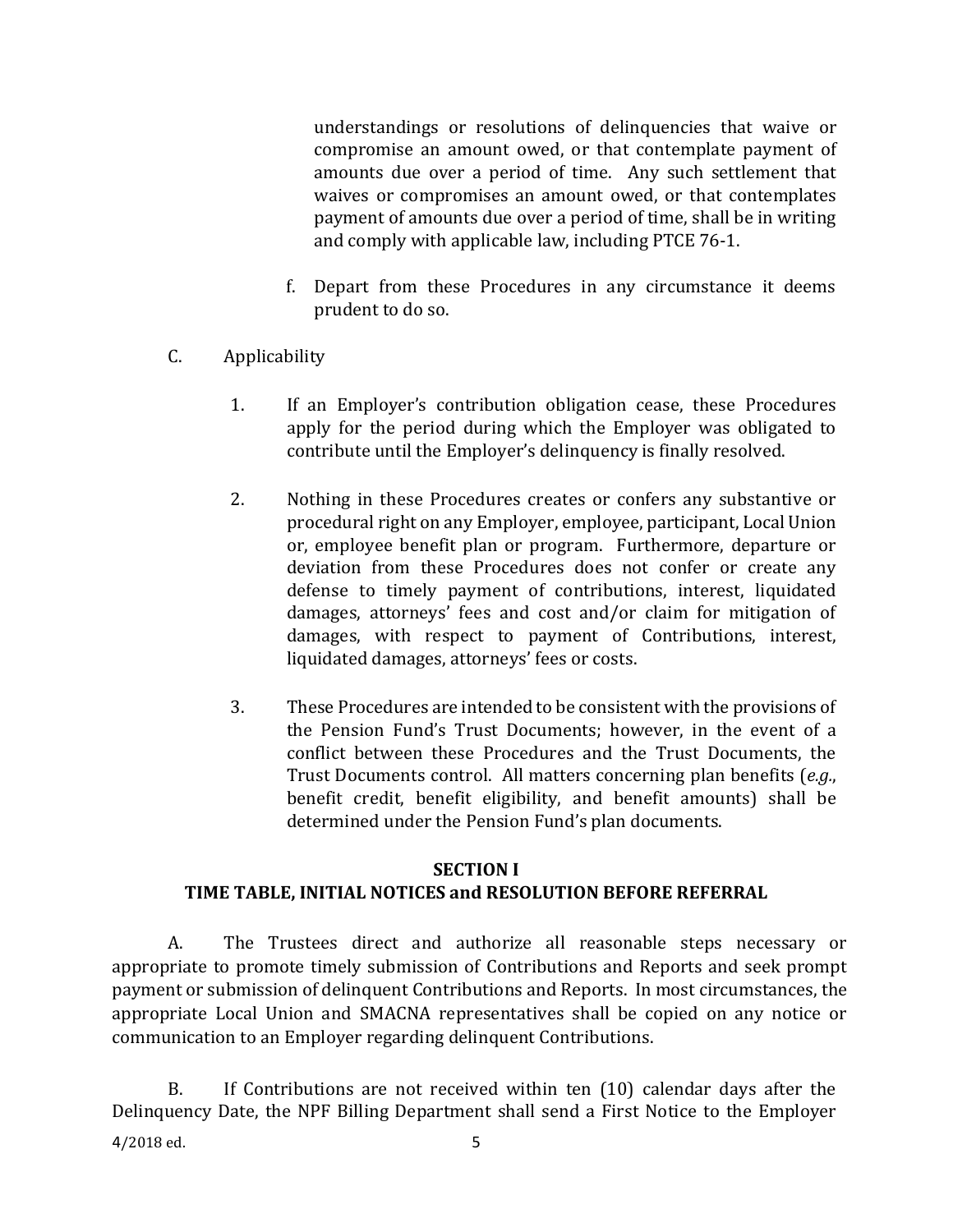notifying the Employer of the apparent delinquency and requesting immediate payment. The Employer is liable for late fees (interest and liquidated damages) beginning five (5) days following the Delinquency Date.<sup>1</sup> Generally, late fees are 10% of the total delinquency or \$50, whichever is greater. Those Employers that are required to pay Contributions weekly, but fail to timely remit such Contributions, will be assessed interest and liquidated damages as though the Employer is required to remit Contributions monthly. For example, if an Employer's weekly contributions are due each Friday, the contributions due after the 20<sup>th</sup> of January will be treated as though they were all due the  $20<sup>th</sup>$  of February for purposes of assessing interest, liquidated damages and issuing delinquency letters.

C. If the delinquent Contributions are not paid within ten (10) calendar days of the date on First Notice, the NPF Billing Department shall send a Second Notice as soon as practicable. The Second Notice shall advise that the Employer is liable late fees, attorneys' fees, audit fees, and other collection costs.

D. If the delinquent Contributions are not paid within ten (10) days of the date on the Second Notice, the Compliance Department shall send a Final Notice as soon as practicable. The Final Notice shall advise the Employer, at a minimum, that:

- 1. the Employer is liable for late fees, attorneys' fees, audit fees, and other collection costs, assessed consistent with the Trust Documents;
- 2. the Pension Fund may take prompt legal if the Employer does not remit delinquent Contributions, late fees and other collection costs immediately;
- 3. the Employer may be subject to withdrawal of labor;
- 4. the Trustees may terminate the Employer's participation in the Pension Fund;
- 5. any Owner/Member of a Delinquent Employer may cease to accrue benefits, or have his/her benefits adversely affected, under the terms of the applicable plan documents.

E. The NPF Compliance Department may attempt to resolve a delinquency before referral to Counsel (with assistance from other Fund staff as needed). Resolution efforts may include contacting the Employer's owner(s) and officers, registered agent, and highest-level executives at their office and home addresses. Generally, the NPF Compliance staff should require, as a condition of settlement, (1) a personal guarantee by the Employer's

l

<sup>1</sup> As described below, the amount of late fees assessed increases substantially if the Benefit Funds file suit against the employer.

<sup>4</sup>/2018 ed. 6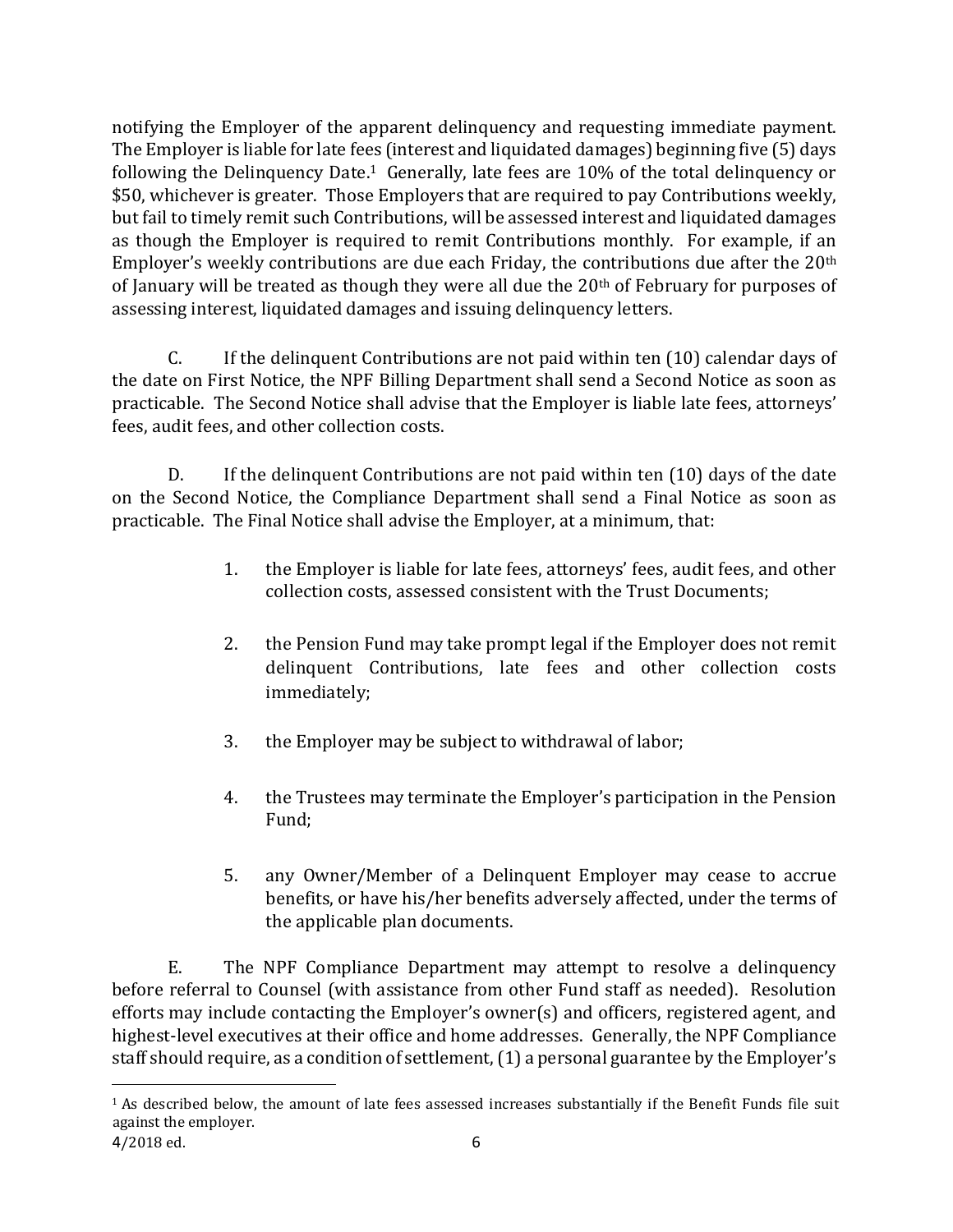owner, and (2) that the Employer remit Contributions and settlement payments via the Internet Payment System.

F. The Trustees authorize the NPF Executive Director to enter into settlements that comply with the SETTLEMENT GUIDELINES for STAFF AND COUNSEL.

#### **SECTION II**

#### **REFERRAL TO COUNSEL TO COLLECT DELINQUENCIES AND ENFORCE AUDIT RIGHTS**

A. If the Employer has not responded within ten (10) days of the date of the Final Notice, or the Compliance Department is not able to reach a final resolution for payment within the SETTLEMENT GUIDELINES for STAFF AND COUNSEL, the matter shall be referred to the NPF Legal Department as soon as practicable for further review and possible referral to outside counsel.

B. The NPF Legal Department will send a demand letter advising the Employer of the amounts due and that the matter is being evaluated for legal action. If the Employer's delinquency violates a settlement agreement previously negotiated by outside counsel, the NPF Legal Department may refer the matter back to such outside counsel prior to the NPF Legal Department sending a demand letter.

C. If the matter is not resolved within a reasonable time after the NPF Legal Department sends a demand letter to the Employer, the NPF Legal Department will evaluate whether to bring legal action against the Employer. NPF staff will continue to send delinquency letters inclusive of new delinquencies, and contact the Local Union, Employer and SMACNA, to the extent feasible.

D. The NPF Legal Department will determine if a referral to outside legal counsel is appropriate, consistent with this subsection, unless the Trustees otherwise direct.

- 1. No case shall be referred to outside counsel unless contributions exceed \$3,000, except for rare matters involving habitually delinquent Employers. For so long as delinquent Contributions are less than \$3,000, the Compliance Department will periodically seek collection. The Compliance Department shall keep other departments apprised of the delinquency as appropriate and necessary for such other departments to carry out their duties and responsibilities (*e.g.*, Pension Department for Owner-Members).
- 2. For delinquent amounts over \$3,000, the NPF Legal Department will perform a cost/benefit analysis of referring the matter to outside legal counsel, taking into consideration (without limitation) the costs of potential litigation versus the amount owed, the Employer's history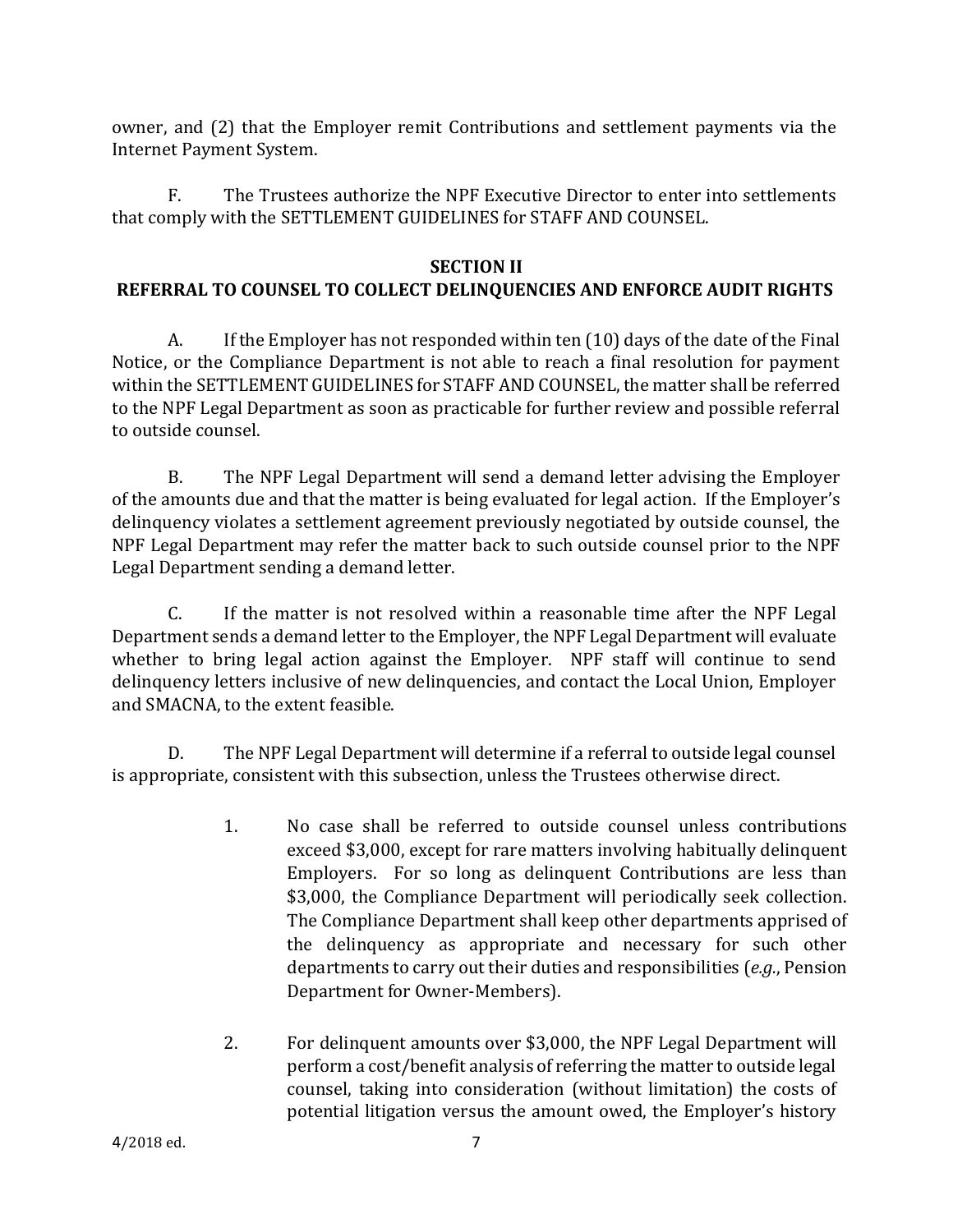of delinquencies, and the Fund's ability to collect on a judgment against the Employer.

E. In all referrals to outside counsel, the Compliance and NPF Legal Departments shall provide all information and documents reasonably necessary to pursue legal action. The Trustees may refer any Delinquent Employer to outside counsel at an earlier or later date than provided for above, as they find appropriate under the facts and circumstances. An Employer's refusal to permit or cooperate with an audit may result in immediate referral even in the absence of a known delinquency.

F. Upon referral, outside counsel shall conduct a legal and factual review appropriate under the circumstances. In consultation with NPF Legal Department, outside counsel may attempt settlement for a limited time before filing suit. Upon completion of outside counsel's review and settlement efforts, if any, outside counsel will consult with the NPF Legal Department to analyze the likelihood of obtaining recovery and the litigation costs to the Fund. Upon instruction from the NPF Legal Department, and unless circumstances dictate otherwise, outside counsel shall file suit against the Employer within three months of referral. Outside counsel should continue to consult with NPF Legal Department throughout the litigation process, particularly regarding mounting legal costs and obstacles to collecting the amounts owed.

G. When outside counsel collects delinquencies, or seeks to enforce the right to audit an Employer, whether or not suit is filed, the Employer is generally required to reimburse the Fund for any and all costs, including but not limited to audit costs, attorneys' fees and costs incurred in collections and/or enforcing the right to audit, any attorneys' fees incurred in post-judgment collection efforts (*e.g.*, garnishments, income executions).

H. A Delinquent Employer (or an Employer facing legal action to enforce the right to audit) shall be expected to reimburse the Fund for all costs incurred in enforcing the Employer's contribution obligations, including the obligation to submit to an audit. Such costs include, but are not limited to audit fees and costs, attorneys' fees, filing fees, fees for service, travel, copying charges, postage, reports, expert fees, and any other costs incurred by the Fund to determine, discover or collect any of the amounts described herein.

I. If a lawsuit is filed against a Delinquent Employer, the assessment of late fees will increase to:

- 1. Interest at the rate of 0.0233% per day, compounded daily assessed from the original due date to the payment receipt date, and
- 2. Liquidated damages the greater of 20% of the delinquent contributions or the amount of the accrued interest.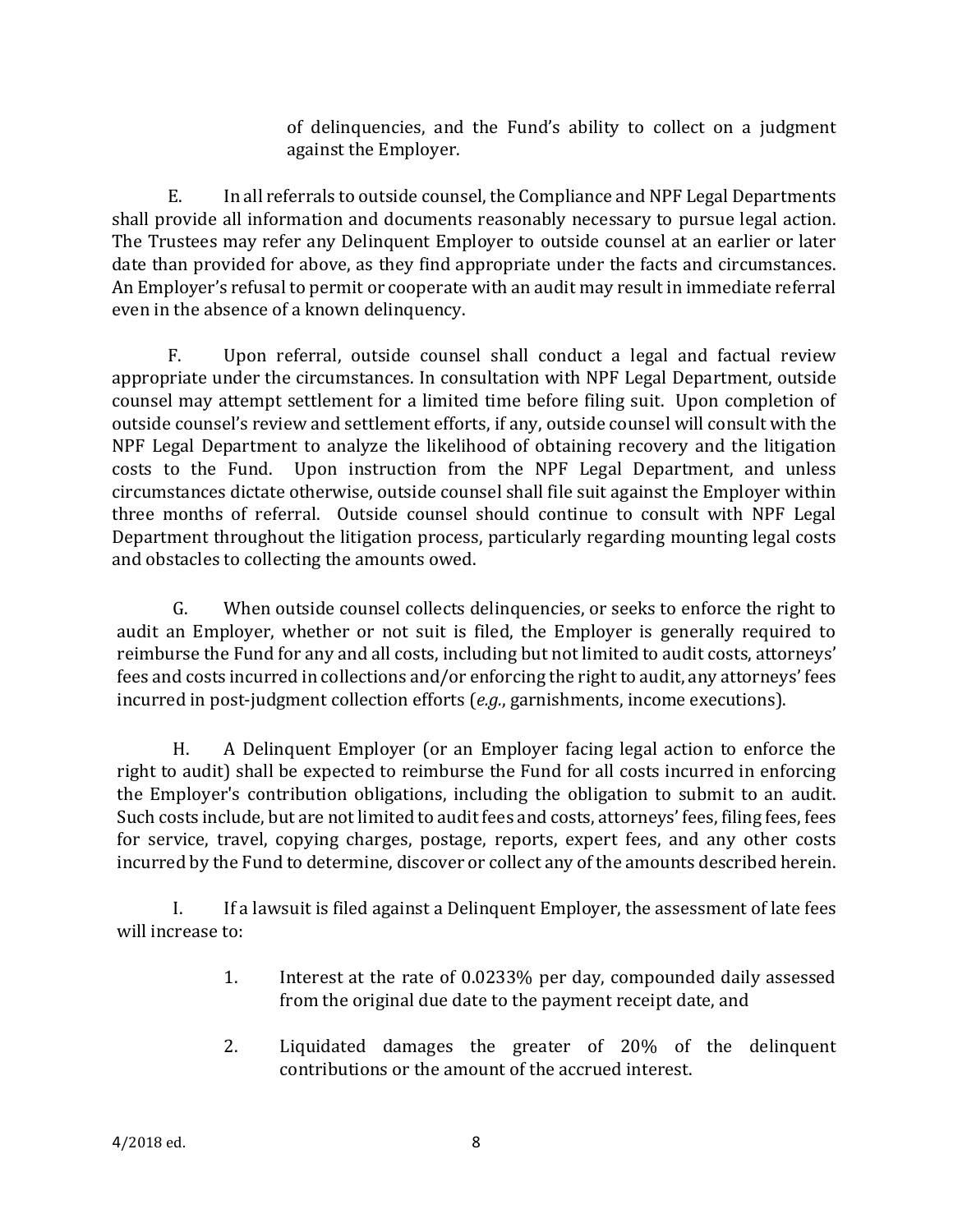J. The Benefit Funds may elect a course of action other than legal action including deferring, withdrawing, or settling litigation consistent with the following:

- 1. The requirements of applicable law, including PTCE 76-1;
- 2. The Union's implementation of the SMART Protocol;
- 3. The amount of the delinquent Contributions;
- 4. The length the delinquency has persisted;
- 5. The Employer's ability to pay;
- 6. The likelihood of collecting a judgment once it is obtained;
- 7. The Employer's payment history;
- 8. The likelihood that the costs of a lawsuit will exceed any potential recovery;
- 9. The recommendation of Counsel; and
- 10. Any other factor that may have a material bearing on the collection of the delinquent Contributions.

K. Once outside counsel files suit, counsel shall prosecute the case to judgment, unless an acceptable settlement or other resolution is reached. Counsel is authorized to enter into settlement negotiations with Delinquent Employers. The Trustees authorize outside counsel to dismiss any legal action in exchange for the immediate payment of all amounts due and owing. Any settlement that waives or compromises any amount owed (including interest, liquidated damages, attorneys' fees, audit fees, or other collections costs), or that contemplates payment in installments, must be approved or meet established parameters for preapproval as set forth in the SETTLEMENT GUIDELINES for STAFF AND COUNSEL.

L. The Fund may publish or otherwise disseminate the names of those Employers against which the Fund has filed suit.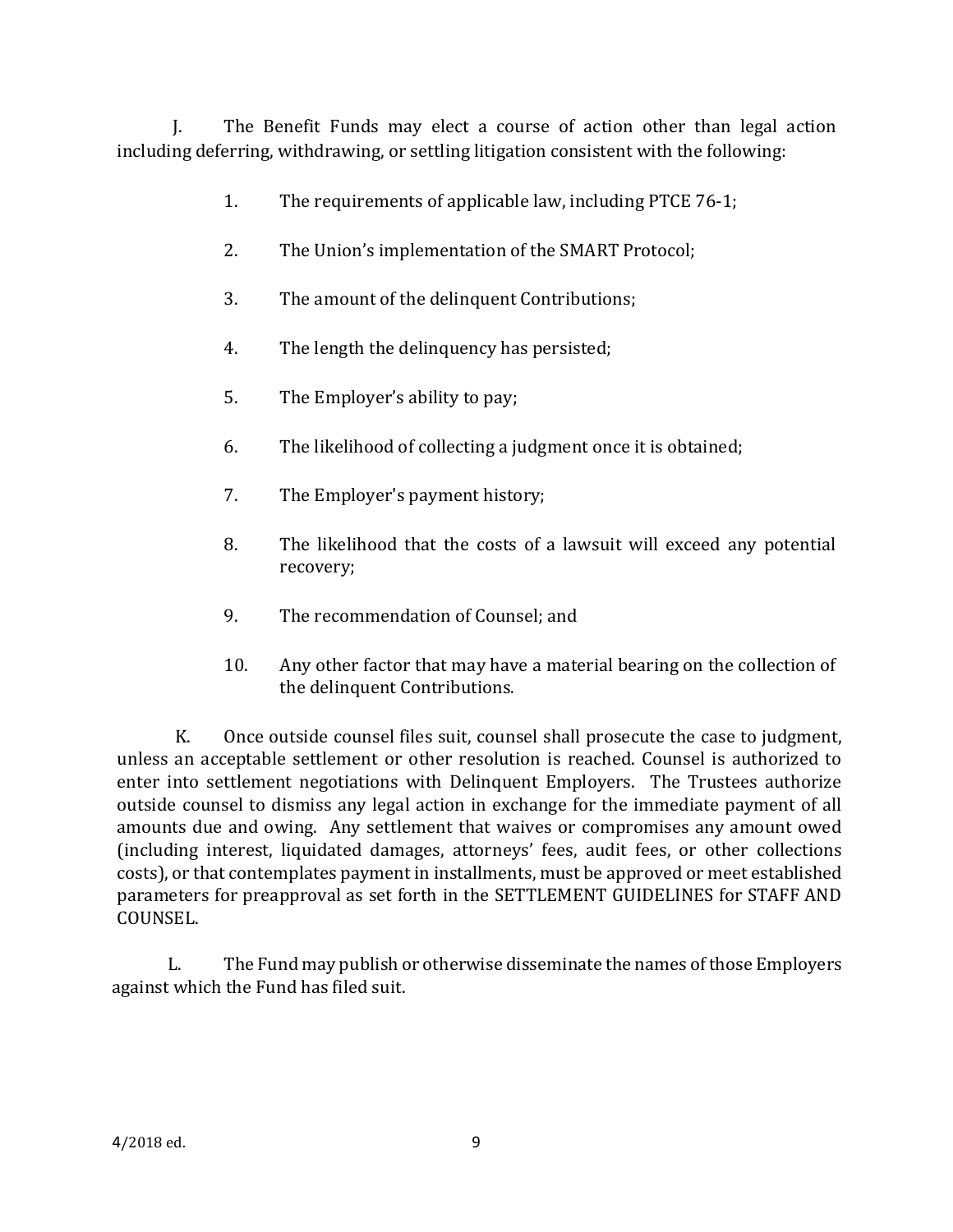#### **SECTION III ALLOCATION POLICY**

If an Employer remits only a portion of its delinquent Contributions, the partial payment may be applied as follows:

A. First, to deferred wages due the NSSP as 401(k) contributions, credited to the participants' accounts *pro rata* based on the full amounts due.

B. Second, to interest due on such deferred wages owed to the NSSP when collected, credited to the participants' accounts *pro rata* based on the full amounts due.

C. Third, to the Benefit Funds for contributions, crediting the amounts to the oldest month due, then to that month's late fees, allocated *pro rata* based on the full amounts due.

#### **SECTION IV TERMINATION OF EMPLOYERS AS CONTRIBUTING EMPLOYERS**

The Pension Fund Plan Document authorizes the Trustees to terminate the participation of Delinquent Employers on account of nonpayment of Contributions, among other reasons. Before the Trustees terminate an Employer under the Plan Document, the Trustees will provide advance notice, as soon as practicable after the decision has been made to such Termination, to the respective Benefit Fund administrators or chief executives of the other Benefit Funds asking if such funds wish to proceed with termination. The Benefit Funds shall respond promptly and, if any fund does not respond, it will not be included in the termination. A Benefit Fund may preauthorize the Pension Fund to terminate on its behalf a chronically delinquent Employer.

### **SECTION V MINIMUM STANDARDS EMPLOYER RECORDS REVIEW**

The Fund will review Employer records to monitor Employer compliance with the contribution obligations, deter irregular reporting, and assist in identifying participant benefit credit. The Trustees have the discretion to determine the number of audits performed each year, but have set a target of auditing every Employer once every five years. Employers with repeated discrepancies and delinquent contributions may be audited more frequently. The Trustees may allow exceptions and/or alternatives to these standards in cases where the facts and circumstances make such exceptions and/or alternatives prudent.

- A. Qualification Requirements for Auditors
	- 1. Audits of Employer records shall be conducted by a qualified Auditor (the "Auditor") with satisfactory experience in compliance testing programs.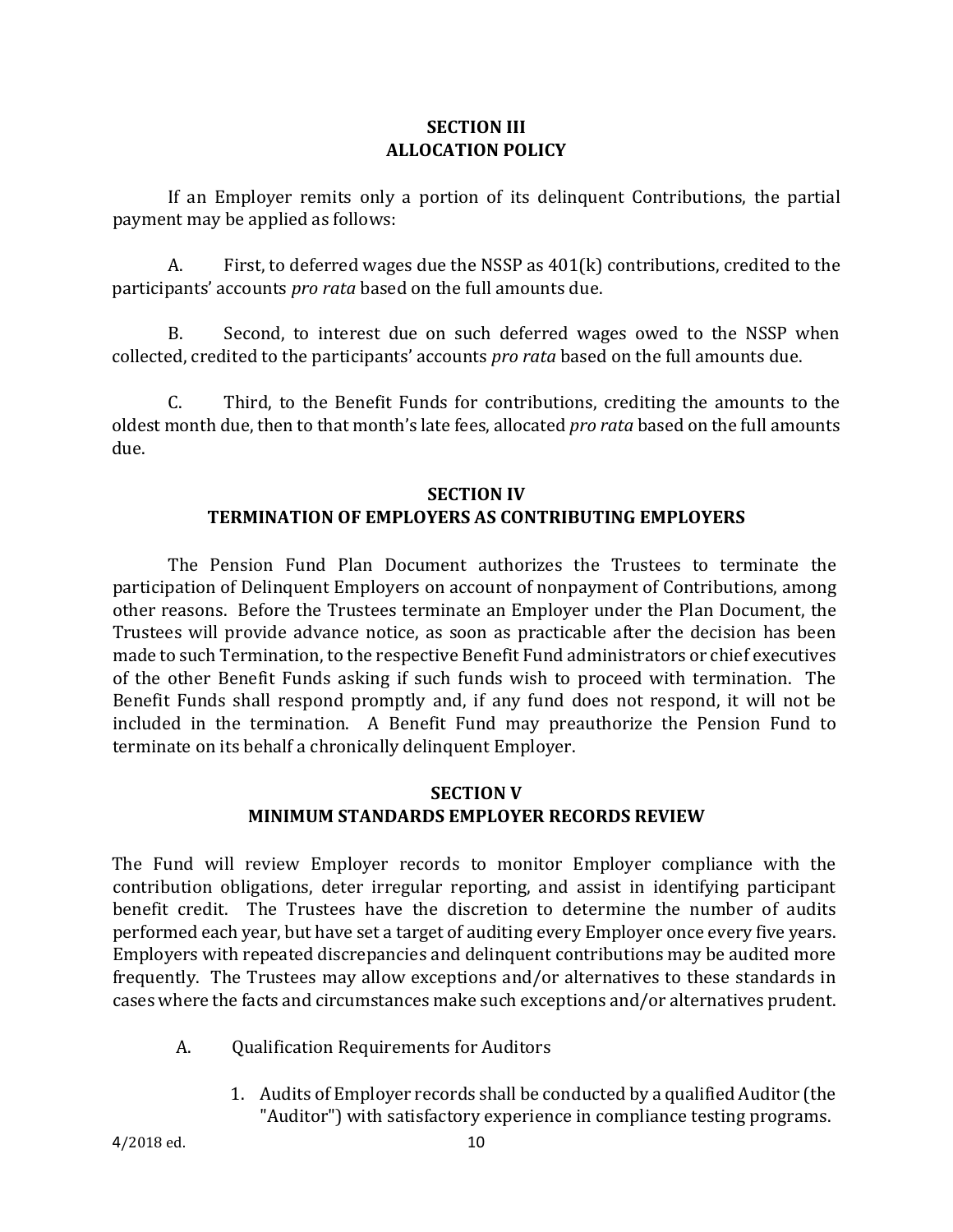- 2. Actual fieldwork may be conducted by an audit specialist under the guidance of a qualified accountant from the Auditor.
- 3. The Auditor's compliance testing methods should substantially meet these Minimum Standards.
- 4. Notwithstanding anything to the contrary, no representations made by an Auditor in the course of its audit, findings, and reporting will be binding upon the Benefit Funds unless the Benefit Funds adopts the findings.
- B. Pre-Audit Procedures
	- 1. The Auditor will work with NPF staff to select a sampling of Employers that have not been audited in the preceding five years. Notwithstanding the foregoing, any Employer may be audited with or without cause even if audited within the preceding five years. The Union, other benefit plans, Contributing Employers or participants may request an audit, however, the request need not be granted.
	- 2. In most instances, staff will advise the Local Union of Employers selected for audit before the audit.
	- 3. An audit confirmation letter will be sent to the Employer before the audit.
	- 4. The Benefit Funds rely on the Local Union for collective bargaining agreement information and other Employer information. In advance of the audit, the auditor should review all applicable collective bargaining agreements, and obtain clarification for jurisdictional, classification or other related issues from the Local Union as necessary.
- C. Field Work
	- 1. Initially, the period audited shall be limited to no less than three (3) years. If the auditor notes any substantive discrepancies, irregularities, patterns or trends indicating noncompliance, the Auditor may extend the audit period. Unless directed otherwise, auditors shall use professional and reasonable discretion in determining how far to extend the period audited.
	- 2. The auditor shall request that the Employer have the following records available for inspection: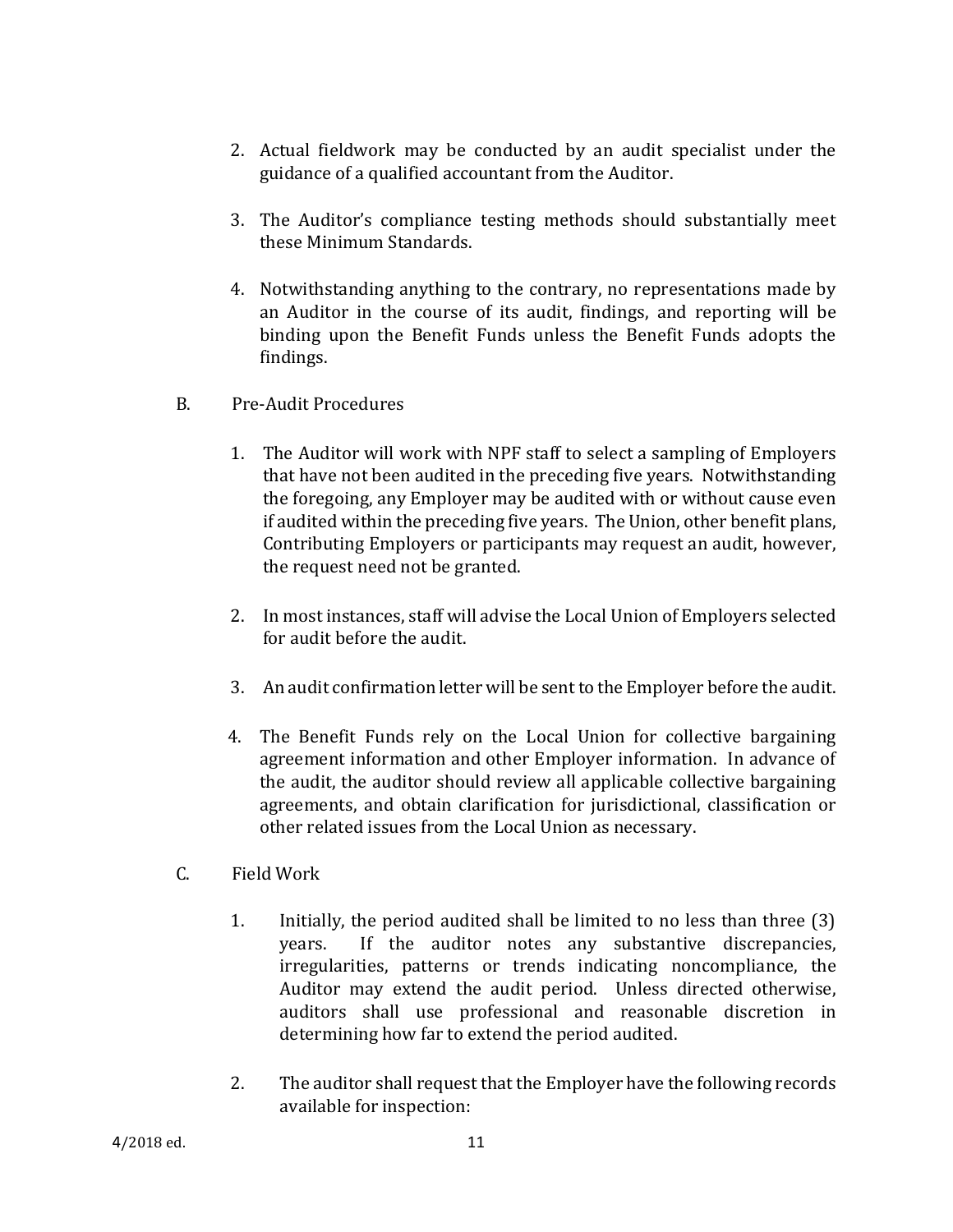- a. Original Time Cards/Sheets
- b. Payroll registers
- c. Individual Earnings Records
- d. 941's, State U/C's, W-2's, W-3's and 1099's
- e. Cash Disbursement Journals
- f. National Benefit Funds remittance reports/records
- g. Remittance reports for any other fringe benefit fund to which the Employer contributes
- h. Personnel records
- i. Such other records as are necessary to complete the audit
- 3. The Auditor shall employ reasonable and customary procedures for testing completeness of records provided.
- 4. The Auditor shall review all monthly Reports for the period tested for significant variations between or among months. The Auditor shall test the accuracy of all payments, adjustments, trends and variances.
- 5. The Auditor shall conduct detail testing based on the results of items 1 and 2; selecting calendar quarters from different years if applicable.
- 6. The Auditor shall trace hours for a reasonably representative sample of employees from time cards to payroll registers or individual earnings records for each quarter tested. The Auditor shall compare the gross wages for each employee from the payroll registers or individual earnings records to quarterly tax returns. The Auditor shall verify that the Employer reported hours worked or compensated, in accordance with the collective bargaining agreement and/or the Benefit Funds' governing documents. The Auditor shall itemize all discrepancies in wage and fringe benefit contribution rates and amounts reported. As many Employers are signatory to more than one collective bargaining agreement (*i.e.*, Building Trades, Residential Agreements, Project Agreements, Siding and Decking, Kitchen Equipment Agreements), the Auditor shall verify that hours are reported under the correct collective bargaining agreement for all employees. The Auditor shall note all discrepancies, ambiguities or questions contained in the collective bargaining agreement(s).
- 7. The Auditor shall review all monthly reports for the quarters selected and identify all employees who have been added or deleted. The Auditor shall trace employees to appropriate payroll and personnel records to verify accuracy of addition or deletion.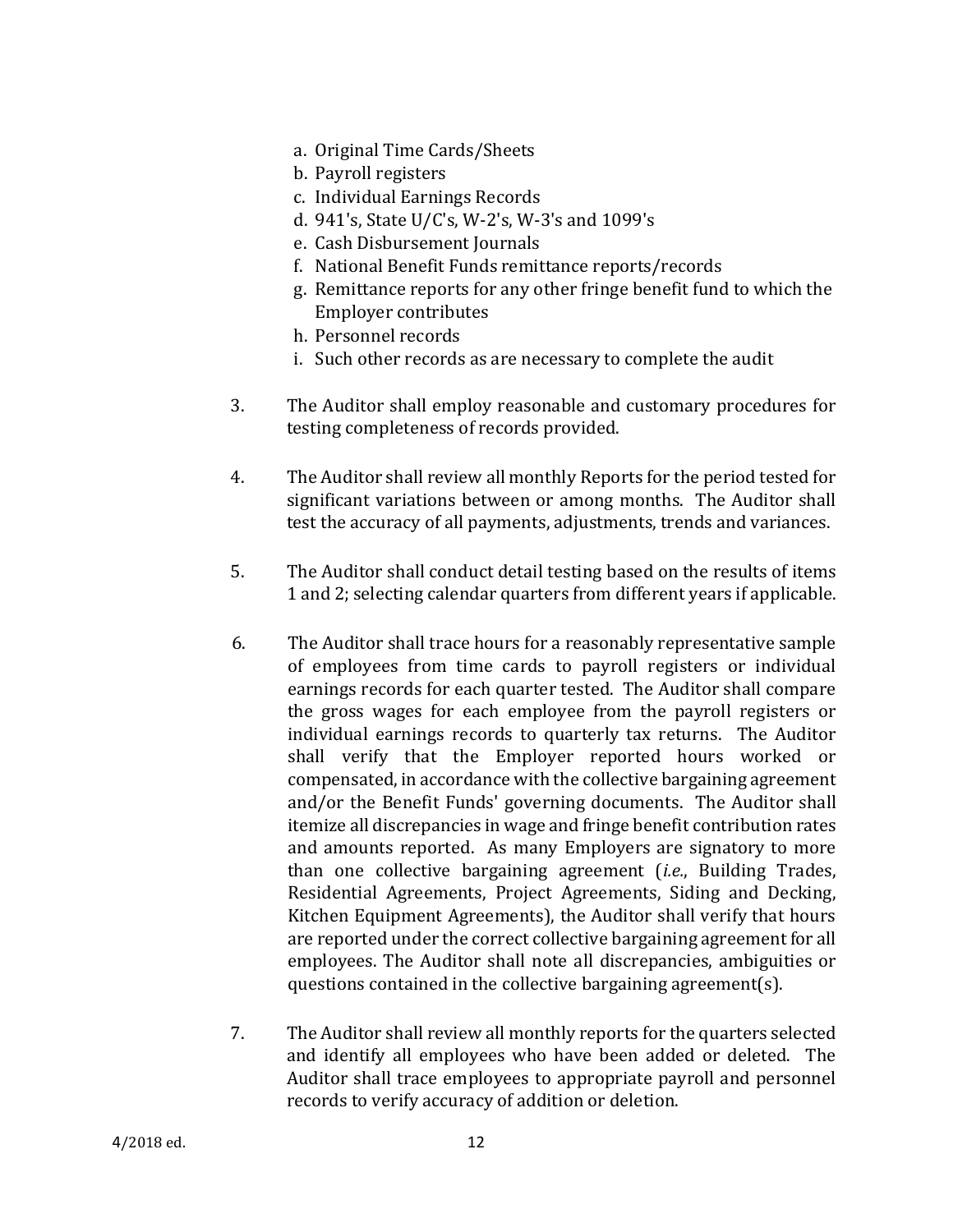- 8. For each quarter tested, the Auditor shall review Employer documentation (*e.g.*, personnel records, reports to other trusts/plans, etc.) to determine the job classifications of all employees who are not reported on the reports to the Benefit Funds. The Auditor shall summarize all questionable employees, listing their job classification or position with the Employer.
- 9. The Auditor shall note all cash payments to employees and the basis for such cash payments - specifically, any payment that could represent payroll compensation not reported to the Funds, the Union, or to other fringe benefit plans.
- 10. The Auditor shall verify that Employers report the hours for which Contributions are required for all employees, regardless of whether those employees are part of a bargaining unit.
- 11. The auditor shall identify all employees working for the Employer outside the Union's geographical jurisdiction, and note how those employees' hours are reported to the Union, the Funds, and any other fringe benefit plan (*e.g.*, to the Union under the two-man rule, to the Union but under another Union's collective bargaining agreement, etc.).
- 12. The Auditor may expand the scope of the testing when necessary to determine the extent of reporting errors.
- 13. The Auditor shall attempt to hold an exit conference with the Employer to review the initial audit findings and to solicit the Employer's acknowledgment. The Auditor's function is solely to test compliance. The Auditor is not authorized to comment on or interpret any provision of, or dispute concerning, contribution obligations or otherwise. Nor does the Auditor have authority to make representations or enter into any understandings, settlements or compromises.
- D. Reporting and Follow-Up
	- 1. The Auditor shall prepare a preliminary audit report that summarizes the audit findings, underpayments and overpayments on separate schedules. The preliminary report shall note any known issues concerning the collective bargaining agreement(s) or the Funds' governing documents. The preliminary report should itemize all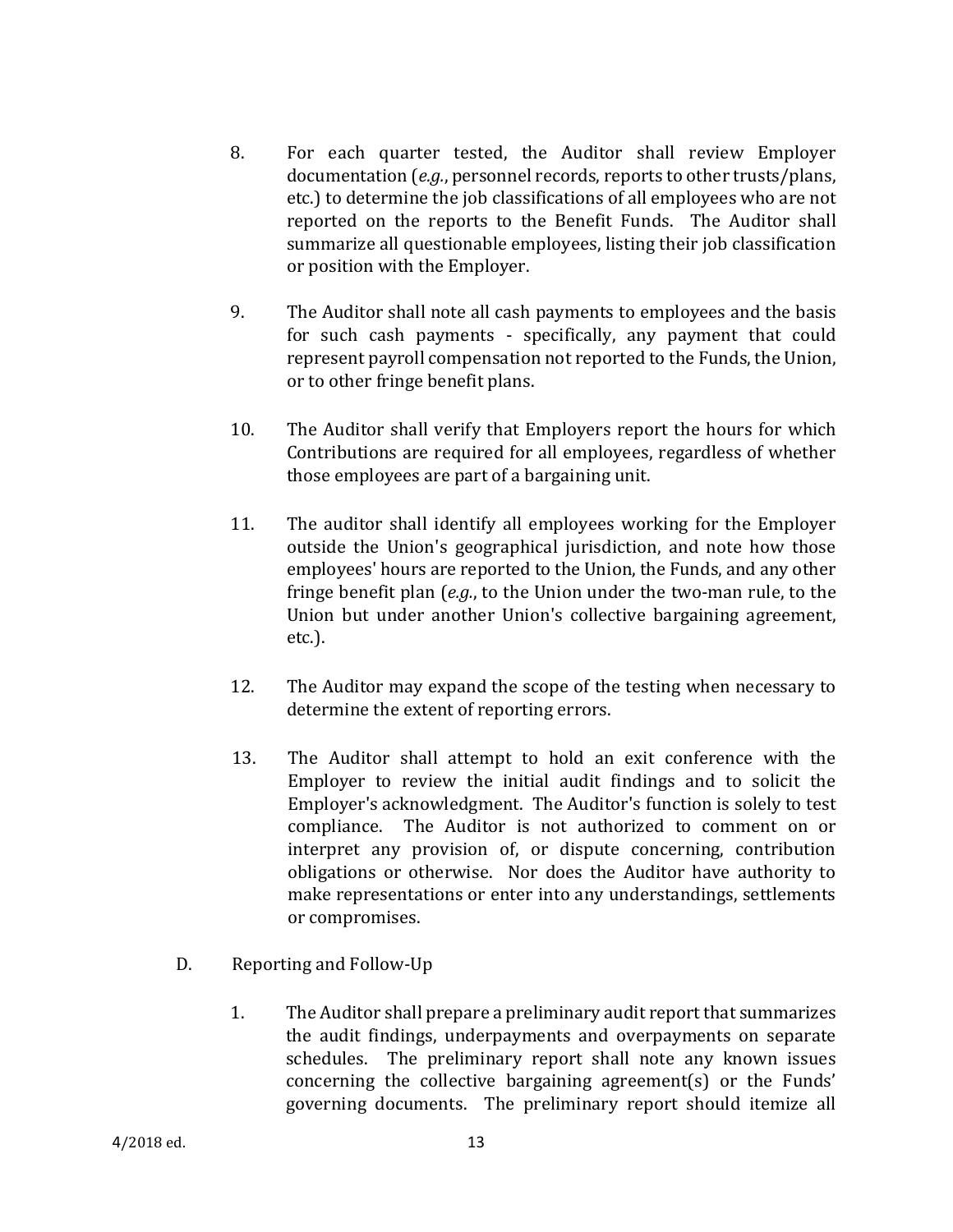discrepancies by employee by month and in total. The preliminary report should contain the employee's name, social security number, hire and termination date, individual fringe contribution rates and the fringe amount computed. All audits of SASMI locals must include the SASMI fringe rate, fringe computed and gross computed.

- 2. The Auditor shall send copies of the preliminary audit report to the Employer and pose follow-up questions, however, no representations in the preliminary report shall be binding upon the Funds.
- E. Final Report
	- 1. If the Employer takes exception to the preliminary report, the Auditor shall respond with recommendations for the Funds' consideration before finalizing the audit report.
	- 2. Funds' staff will review the final audit report and notify the Employer of the results. In cases where discrepancies exist, a demand letter will be sent for all amounts due including the cost of the audit and any liquidated damages. For routine audits where shortages are apparently inadvertent, the cost of the audit and the liquidated damages may be waived upon prompt payment of the shortages.
	- 3. The customary field audit is not expected to uncover each and every reporting irregularity or delinquency; therefore, the absence of an audit finding cannot be taken as definitively establishing the absence of shortages or irregularities. From time to time, notwithstanding an audit, irregularities, shortages, and omissions may be discovered and pursued by the Fund.
- F. Failure to Cooperate with Audit

Employers that refuse to permit an audit in whole or in part may be subject to legal action without further notice, with attorneys' fees, audit charges and other costs assessed to the Employer.

G. Cost Sharing

Other employee benefit plans may already have suitable audit programs in which the Benefit Funds may participate. The Trustees authorize staff to enter into these programs if there are savings and the programs materially comply with these Minimum Standards described in this Section. In general, an Auditor should conduct audits on behalf of the Benefit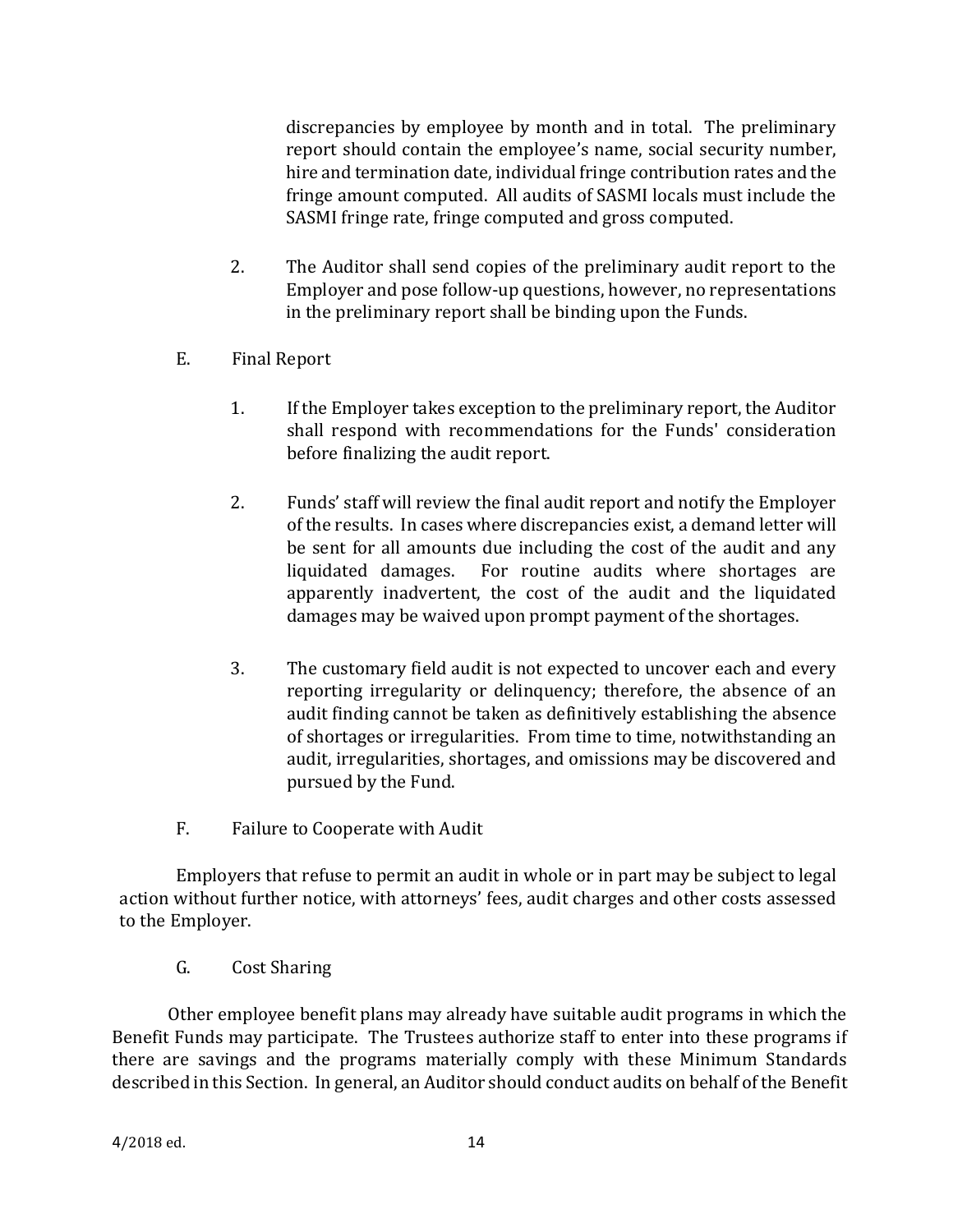Funds, and local funds, for a fee less equal or less than the amount the Benefit Funds would pay absent a joint audit.

#### **SECTION VI ERRONEOUS CONTRIBUTIONS, OVERPAYMENT, AND REFUND POLICY**

Erroneous Contributions or Overpayment mean amount(s) an Employer paid to the Benefit Funds, by a mistake of fact or law (other than a mistake relating to whether the Benefit Funds are exempt from tax under Section 501(a) of the Internal Revenue Code of 1986 (as amended)), in excess of the amount an Employer owes and which might, under appropriate circumstances, be returned to the Employer.

It is the Employer's responsibility to make accurate contributions to the Benefit Funds. The Benefit Funds are not responsible for errors by the Employer and its personnel or agents in relation to its contribution obligations.

- A. Allocation to Outstanding Delinquencies
	- 1. If an Employer remits a higher Contribution amount than due for its most recent contribution due date, pays a higher or additional settlement payment than required, or pays more in similar situations, the Billing or Compliance Departments will first confirm that the Employer does not have any accumulated delinquencies. If the Employer has outstanding delinquencies, the overpayment will be applied to the oldest delinquent amount first.
	- 2. If the Employer does not have any outstanding delinquencies, the overpayment may be applied to the Employer's next payment due to the Benefit Funds.
	- 3. The Compliance Department will notify the Employer of how the overpayment was applied.

B. Misdirected Payment: If the Overpayment is clearly intended for another fund, such as a local health and welfare fund, the Benefit Funds may refund the Overpayment to the Employer or forward a misdirected check to the local fund. The Compliance or Legal Departments may first attempt to negotiate with the Employer for any outstanding delinquencies owed the Benefit Funds.

4/2018 ed. 15 C. Refund: The Pension Fund may, consistent with ERISA and other applicable law and regulations, refund Erroneous Contributions to an Employer who duly requests a refund. The Pension Fund may allow a refund of Erroneous Contributions, if at all, only if the Employer establishes a claim for the amount mistakenly paid by filing a written request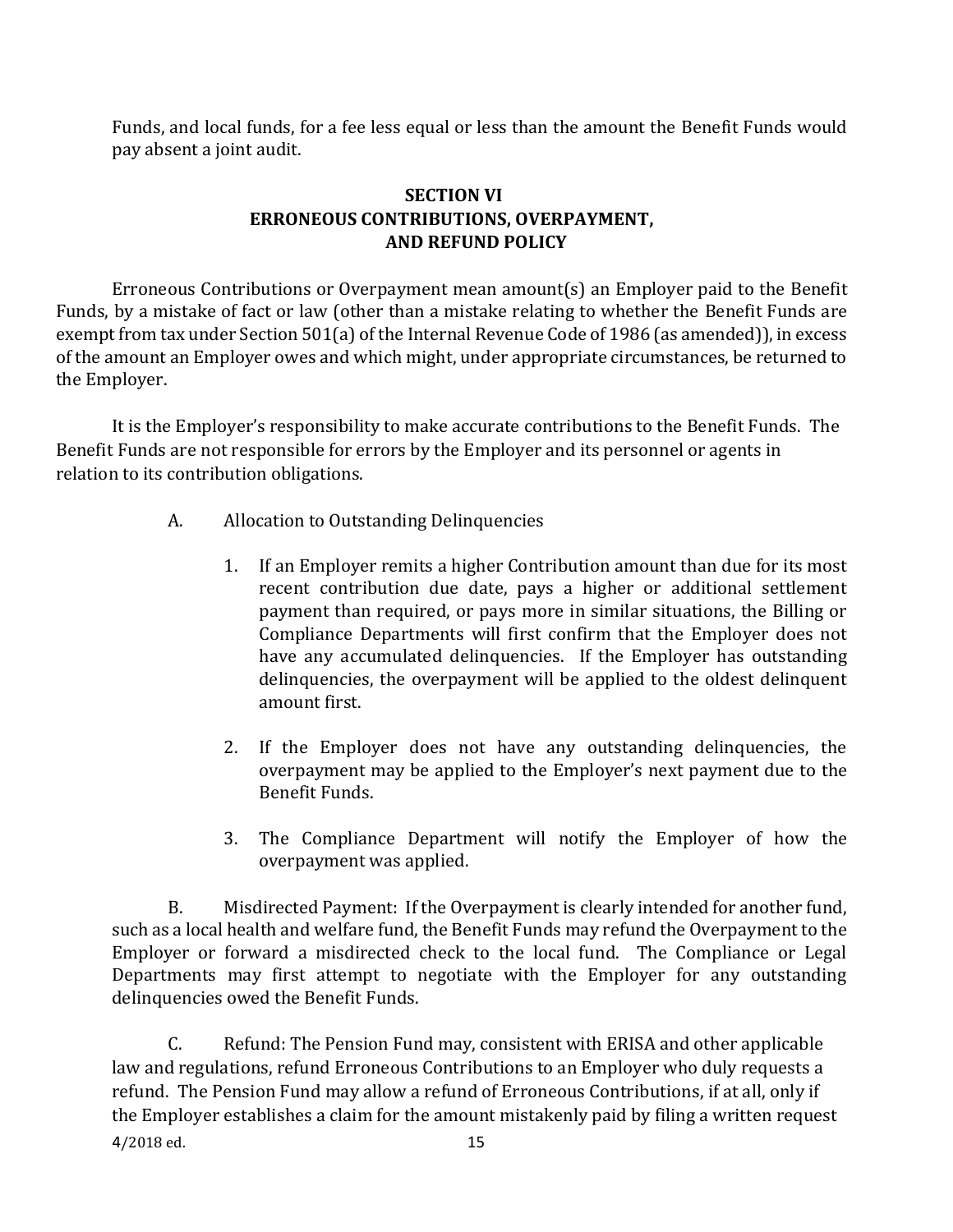within six months after the date it is determined that Erroneous Contributions were made. The Trustees may determine that Erroneous Contributions were made.

D. In general, no refund of Erroneous Contributions shall be considered without a written request for such refund having been received within thirty six (36) months after the date that the Erroneous Contributions were paid. In special circumstances, the Trustees may permit the refund of Erroneous Contributions for longer periods, but not more than six (6) months after the Trustees determine that the contributions constitute Erroneous Contribution.2 Those special circumstances include, but are not limited to:

- 1. whether the Erroneous Contributions were made by good faith mistake of fact or law or by computational or other inadvertent mistake;
- 2. whether the Employer or Local Union or the Benefit Funds have notified any employee for whom Erroneous Contributions have been made to the extent practicable;
- 3. whether the Employer has a record of timely payment and owes no shortages, liquidated damages or other delinquency;
- 4. to the extent permitted by Plan, whether any person in pay status is adversely affected by the removal of Erroneous Contributions and the attendant benefit credit; and
- 5. any other circumstances that lead the Trustees to conclude that a refund is in the best interest of the Benefit Funds, its participants and beneficiaries.

E. A refund may be conditioned on the execution of releases and other documents and satisfactory factual representations. An Employer must provide all documents and any other information the Benefit Funds deem necessary with respect to a refund request and may be required to submit to an audit before consideration of a request for refund. An Employer's failure and/or refusal to timely, promptly, and fully to comply may result in the denial of the request for the refund of Erroneous Contributions.

l

<sup>&</sup>lt;sup>2</sup> No determination is made by the Trustees until Fund staff presents information to the Trustees, which the Trustees deem sufficient to enable them to determine whether the contributions constitute Erroneous Contributions. All such determinations are based on the actual knowledge of the Trustees. Facts or information known by the Fund's staff shall not be attributed to any Trustee. The Trustees, or their designee, have the sole power and discretion to make the determination whether such contributions constitute Erroneous Contributions, and, if so, whether they may be refunded to an Employer, and any such determination is final and binding.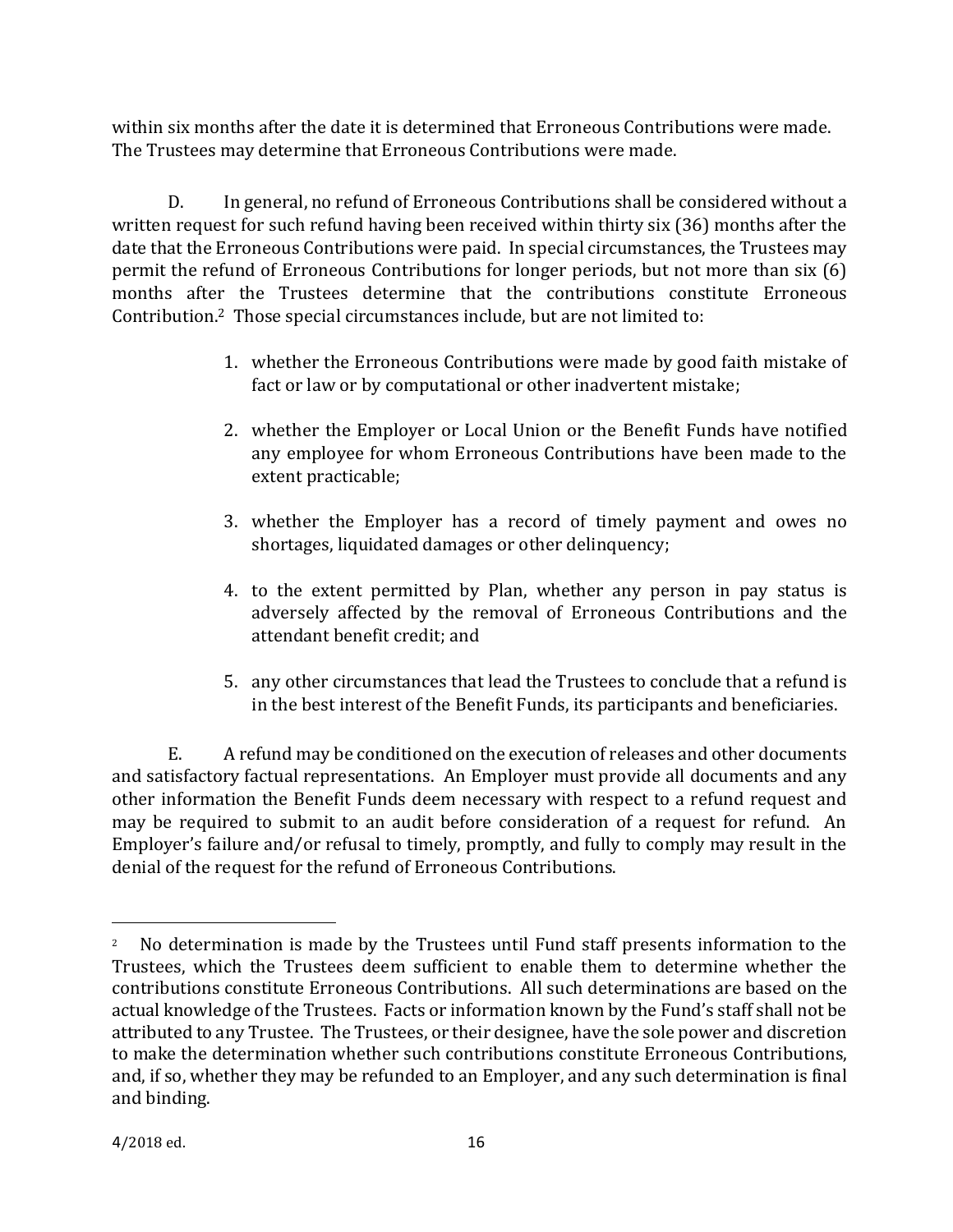F. Any refund of Erroneous Contributions shall be limited to the amount of such Erroneous Contributions. An Employer shall not be entitled, and the Fund shall not transfer, any amount of interest or return on investment arguably attributable to Erroneous Contributions, except as required by law. Further, any amounts refunded must be reduced by any net investment loss to the Benefit Funds for the period that the Benefit Funds retained the Erroneous Contributions.

G. Nothing in this Section limits the Funds' right to apply Erroneous Contributions to any other amounts an Employer owes, including contributions, withdrawal liability, interest, liquidated damages, audit costs, attorneys' fees, costs and benefit overpayments. In addition, if the Pension Fund incurred a direct or indirect cost, expense or liability as a result of the Erroneous Contributions, any refund of such Erroneous Contributions may be reduced by the full value of such costs, expense or liability.

As part of an approval of a refund request, an Employer may be permitted to offset Erroneous Contributions against future Contributions.

H. Any attempt by an Employer to recoup any Erroneous Contributions in a fashion inconsistent with these Procedures may result in the denial of a refund request. Additionally, any unilateral credit taken by the Employer shall be treated as a delinquency. Notwithstanding the foregoing, and subject to the Trustees' direction, the Pension Fund shall continue to perform routine adjustments of Contributions, on a monthly basis, which occur due to minor computation and/or reporting errors or misdirected payments to or for other benefit plans. These routine adjustments do not require compliance with the foregoing requirements, and the Benefit Funds may continue to perform them as part of the day-to-day remittance processing.

#### **SECTION VII REPORTS AND RECORDS**

A. The Trustees shall receive reports from appropriate Fund personnel and counsel on a regular basis, including at Trustee meetings, no less than annually. The reports shall include such information as the Trustees require for monitoring the effectiveness of collection efforts. In addition, the Trustees shall review, no less than annually, a report on all cases closed as uncollectible and approve the closing of such cases.

B. The Benefit Funds or their agents may maintain delinquency-related documents and records electronically or in other media in lieu of paper records, consistent with the requirements of Department of Labor regulations.

\*\*\*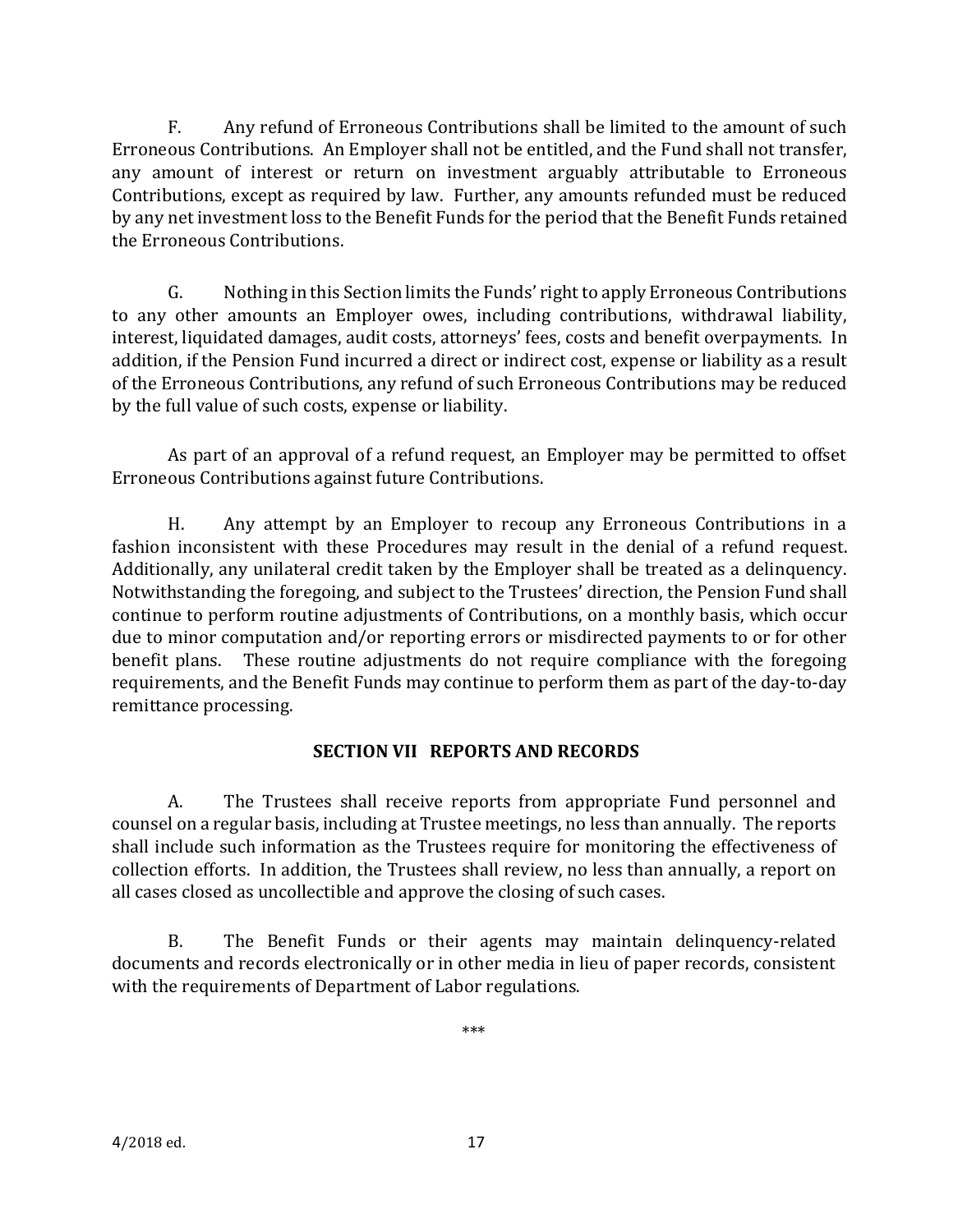## **Procedures for the Collection of Contributions**

## **Amendment 1**

Effective for Contributions due for February 2020 hours, the Delinquency Date will be extended from March 20, 2020 to April 20, 2020, provided that:

- (1) Covered hours are worked and/or paid in a Local Union jurisdiction that has been economically impacted by COVID-19, as determined by the Local Union and/or SMACNA;
- (2) The Local Union's fringe benefit funds have similarly extended the due date for their contributions; and
- (3) The Fund Office has issued notice to SMACNA, the Local Union, and employers within the Local Union's jurisdiction that the Delinquency Date for Contributions due for February 2020 hours is extended.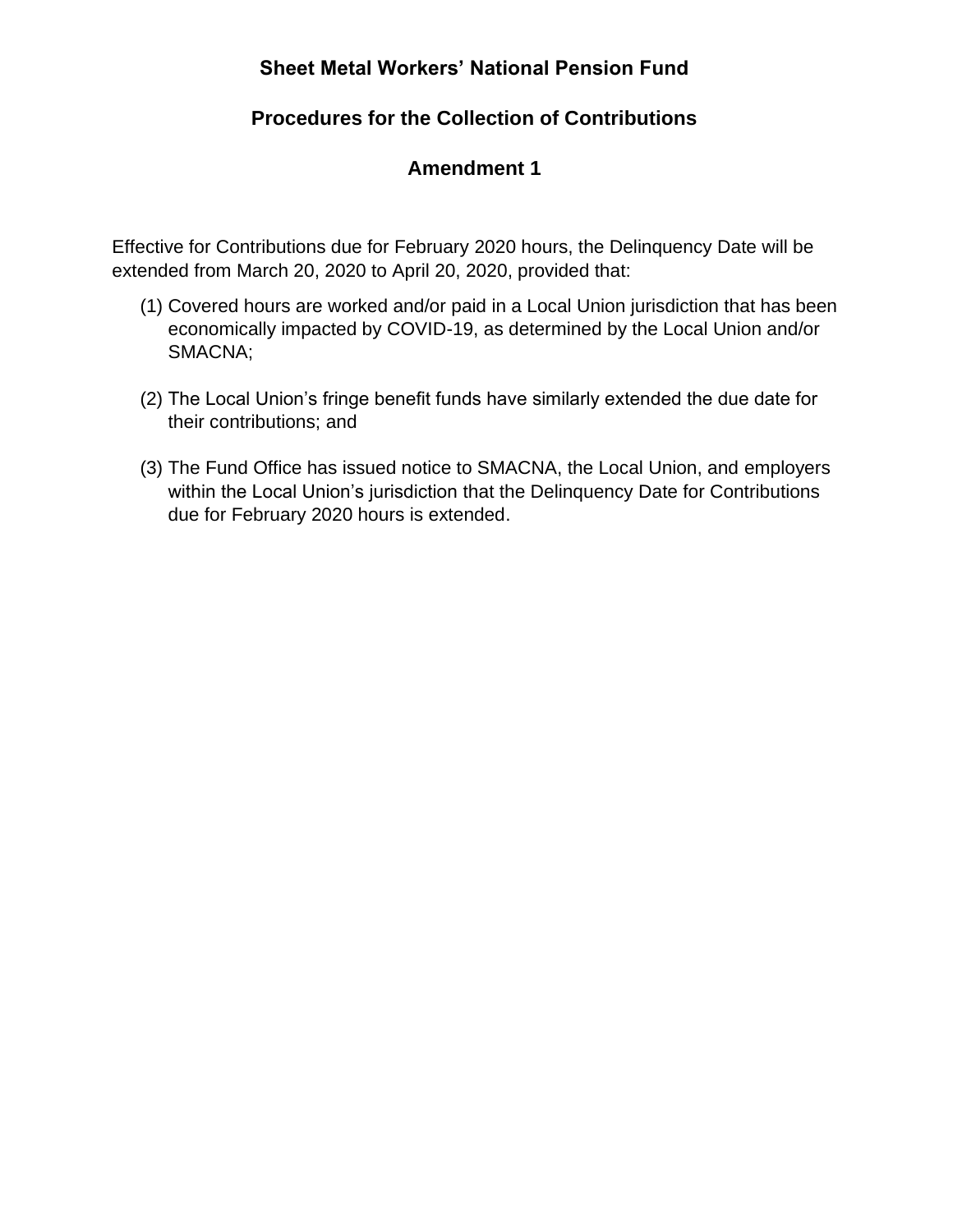## **Procedures for the Collection of Contributions**

### **Amendment 2**

Effective for Contributions due for March 2020 hours, the Delinquency Date will be extended from April 20, 2020 to May 20, 2020, provided that:

- (1) Covered hours are worked and/or paid in a Local Union jurisdiction that has been economically impacted by COVID-19, as determined by the Local Union and/or SMACNA;
- (2) The Local Union's fringe benefit funds have similarly extended the due date for their contributions;
- (3) The Employer does not have a delinquency related to its February 2020 hours; and
- (4) The Fund Office has issued notice to SMACNA, the Local Union, and the Employer within the Local Union's jurisdiction that the Delinquency Date for Contributions due for March 2020 hours is extended.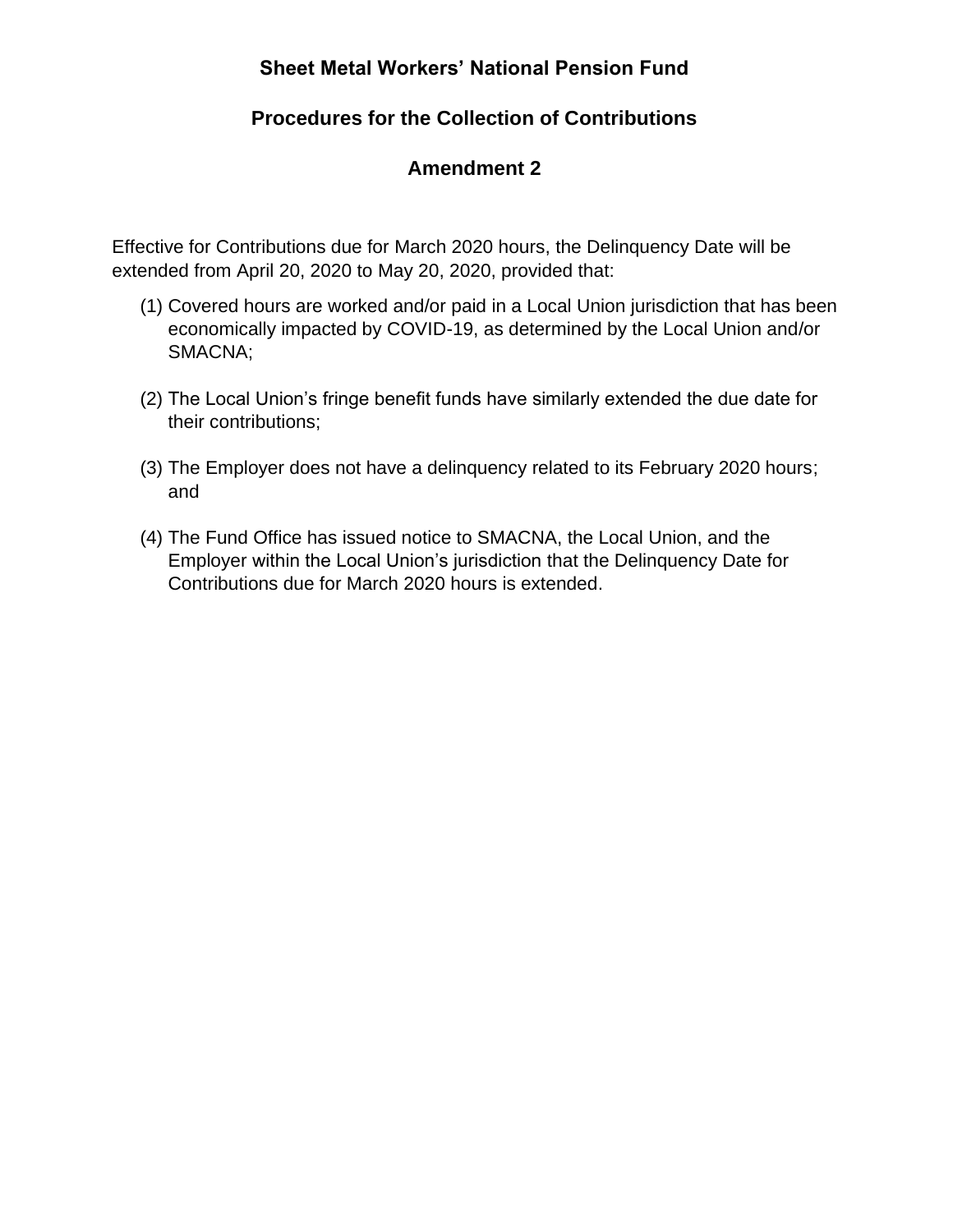## **Procedures for the Collection of Contributions**

## **Amendment 3**

Effective for Contributions due for April 2020 hours, the Delinquency Date will be extended from May 20, 2020 to June 20, 2020, provided that:

- (1) Covered hours are worked and/or paid in a Local Union jurisdiction that has been economically impacted by COVID-19, as determined by the Local Union and/or SMACNA;
- (2) The Local Union's fringe benefit funds have similarly extended the due date for their contributions;
- (3) The Employer has paid all amounts due related to its February and March 2020 hours on or before June 1, 2020; and
- (4) The Fund Office has issued notice to SMACNA, the Local Union, and the Employer within the Local Union's jurisdiction that the Delinquency Date for Contributions due for April 2020 hours is extended.